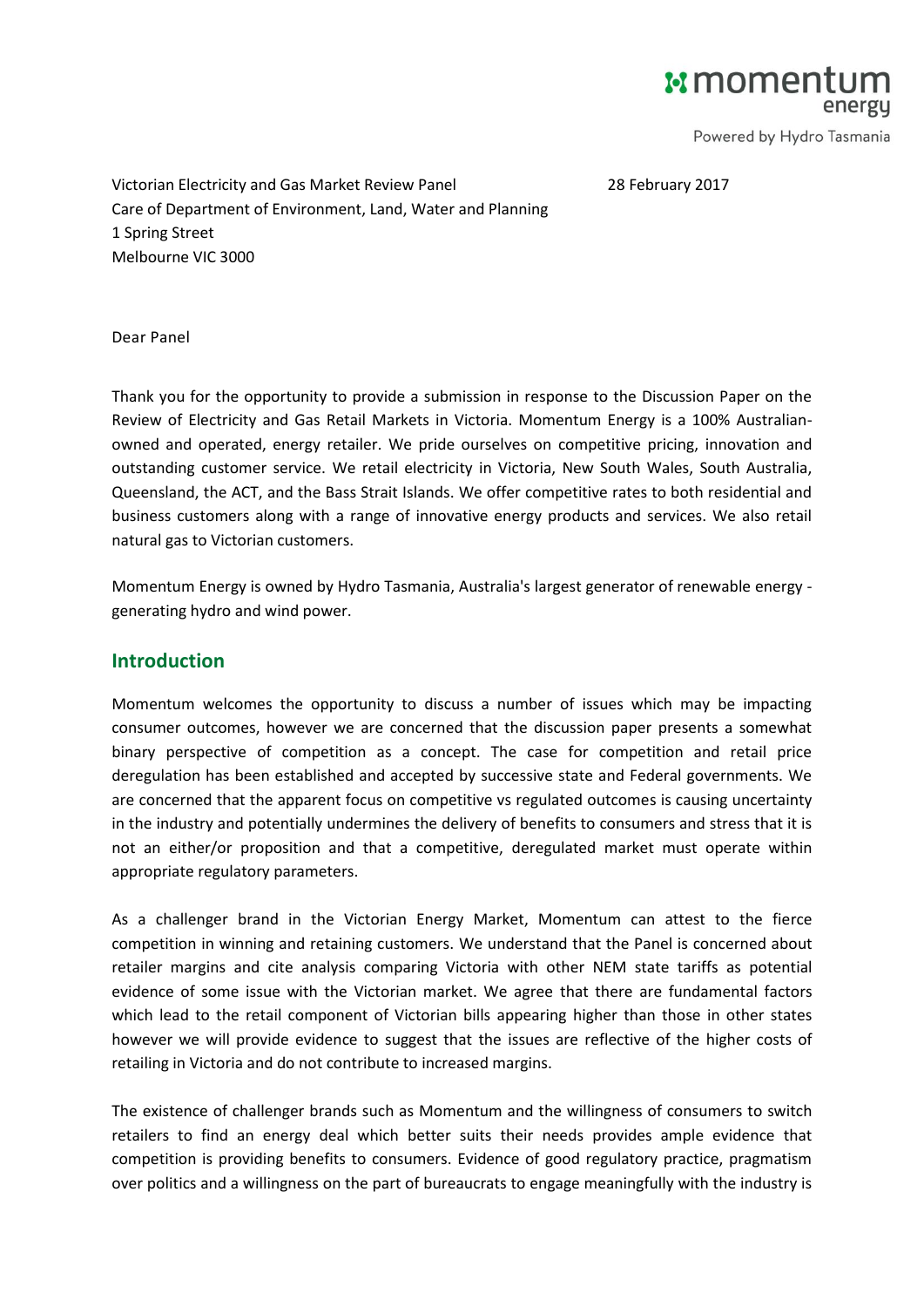on the other hand much harder to come by. Momentum asserts that the market is fighting with one hand tied behind its back due to the environment created by regulators and policy makers.

# **The Benefits of Competition**

**.** 

The Australian Energy Market Commission (AEMC) has repeatedly determined<sup>1</sup> that competition is effective in Victoria. More importantly for this review however, this competition is in fact delivering benefits to consumers. While electricity retail is often regarded as the sale of homogenous electrons, the reality is that retailers are offering an array of differentiated products and service offerings. Challenger brands such as Momentum are providing customers with alternatives to the traditional incumbent retailers.

As outlined out at the hearings, smaller retailers have established a range of business models which enable them to offer products to meet different customer needs. While it is true the electrons (or gas) sold by Momentum are identical to those offered by our competitors in that they allow the customer to operate appliances, Momentum offers a product and service which provides simplicity and transparency to customers. We do this through offering competitive headline rates and not a confusing, deep discount product like the majority of our competitors.

We have taken this approach because we are aware that many customers are not sufficiently interested in their energy supply to ensure that they are making appropriate decisions, and we believe that an opportunity exists to cater to these customers. This is the clearest possible example of competition at work to deliver outcomes for consumers, and we daresay that each of our competitors has entered the market because they have identified an opportunity to provide a product or service to satisfy a need which wasn't being met.

As we acknowledge that cost is a primary driver for customers making energy purchases we do compete hard on pricing but we believe that many customers value a number of our differentiators and choose Momentum because of our Australian ownership, local call centres and commitment to sustainability. We also acknowledge that some customers may value other things and we believe that the market is operating appropriately to cater for these needs.

In order to further differentiate ourselves, Momentum is investing heavily in an IT systems programme (known internally as Alchemy) to allow us to improve customer service as well as uncovering efficiencies to allow us to compete even more vigorously and pass on savings to customers. Our investment in Alchemy will raise the bar for all retailers ensuring that the entire market, and not just those customers who choose Momentum, will benefit in the long run.

Hand in hand with the concept product differentiation, the issue of price dispersion within the market, characterised by some as a signal of potential market failure, is in fact a proof point that the market is working as intended. Different price points allow customers to choose what they consider to be of value. If a customer is merely seeking to minimise their energy costs, providers who offer the bare minimum in terms of customer service or online capability are an entirely appropriate

<sup>&</sup>lt;sup>1</sup> AEMC, 2016 Retail Competition Review, Final Report, 30 June 2016, Sydney P.14, Australian Energy Market Commission, 2015 Retail Competition Review, Final Report, AEMC, 30 June 2015, Sydney. P.xi.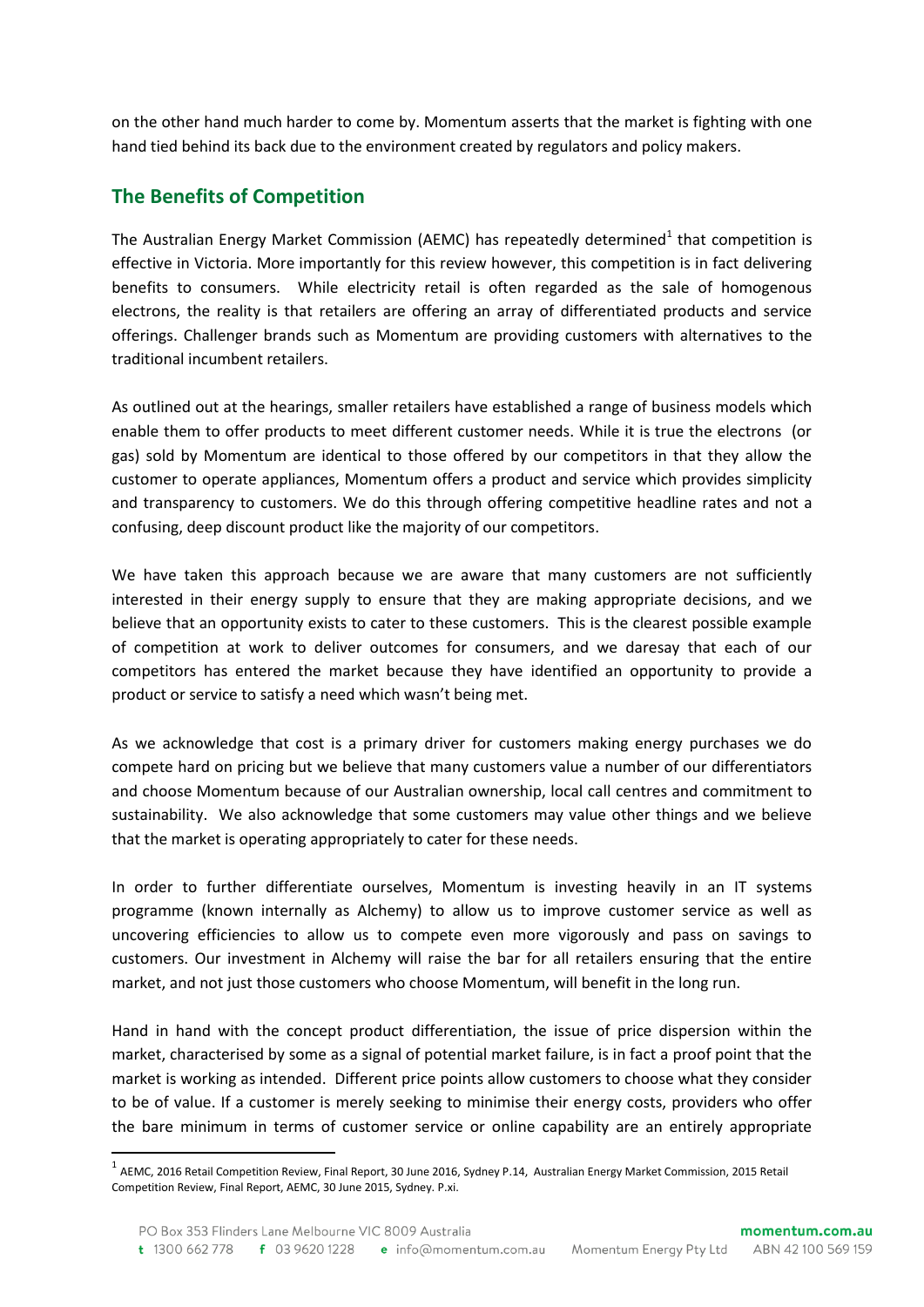choice. Many customers however, are prepared to pay a small premium to ensure that their energy retailer has a focus on sustainability and that service centre representatives are courteous and knowledgeable. As outlined at the hearing, and as evidenced by our growth in the market over a number of years, Momentum offers these differentiators and, in our opinion, considerably more value than that.

It is also important to consider that the retail energy market is about to be dramatically transformed by a range of external factors. Substantial reforms to the National Electricity Market (NEM) are underway following recommendations to the state and federal governments by the AEMC's Power of Choice review – giving consumers options in the way they use electricity. These reforms are coming at time when new technology is developing rapidly and consumers are beginning to question the need to stay connected to the network. This environment provides retailers with both challenges and opportunities as they will be able to provide customers with a new range of services through enabling technology (smart metering and storage in particular) while be subjected to additional competition from non-traditional retail models and energy service providers. Provided retailers are allowed to compete on a level regulatory playing field with these new service providers, consumers will undoubtedly continue to benefit.

## **The Role of the Retailer**

As outlined in Momentum's verbal submission to the Panel, the role of retailers in the market is grossly simplified by most. While retailers themselves sometimes make representations that they are 'just the billing engine', this characterisation is used to facilitate a basic understanding of the role of a retailer in a relatively complex supply chain. The role of the retailer, and consequently the range of costs which they face, is much broader than is commonly understood.

As the intermediary between the end user and the entire upstream energy market the retailer faces a range of costs which relate to activities well beyond simply billing for the electrons (or gas) which a customer uses. As such, much of the analysis which breaks retail electricity tariffs into constituent components of whole, network and retail does not consider exactly what the customer is getting for their money.

### **Wholesale**

**.** 

As outlined at the hearings, the retailer makes wholesale purchases on behalf of the customer. In a market in which the spot price can reach up to \$14,000/MWh this involves taking on considerable risk on behalf of the customer. Because of this risk, it is inaccurate to consider average wholesale prices as even close to an approximation of the cost of energy as a number of reports which been cited in the media have tended to do.<sup>2</sup> The superficial analysis undertaken by "industry experts", who are in actuality some way removed from the reality of the market, tends to consistently understate wholesale costs or, overestimate retail costs (resulting in a proportionally lower wholesale component).

 $2$ CME 2015, A critique of the Victorian retail electricity market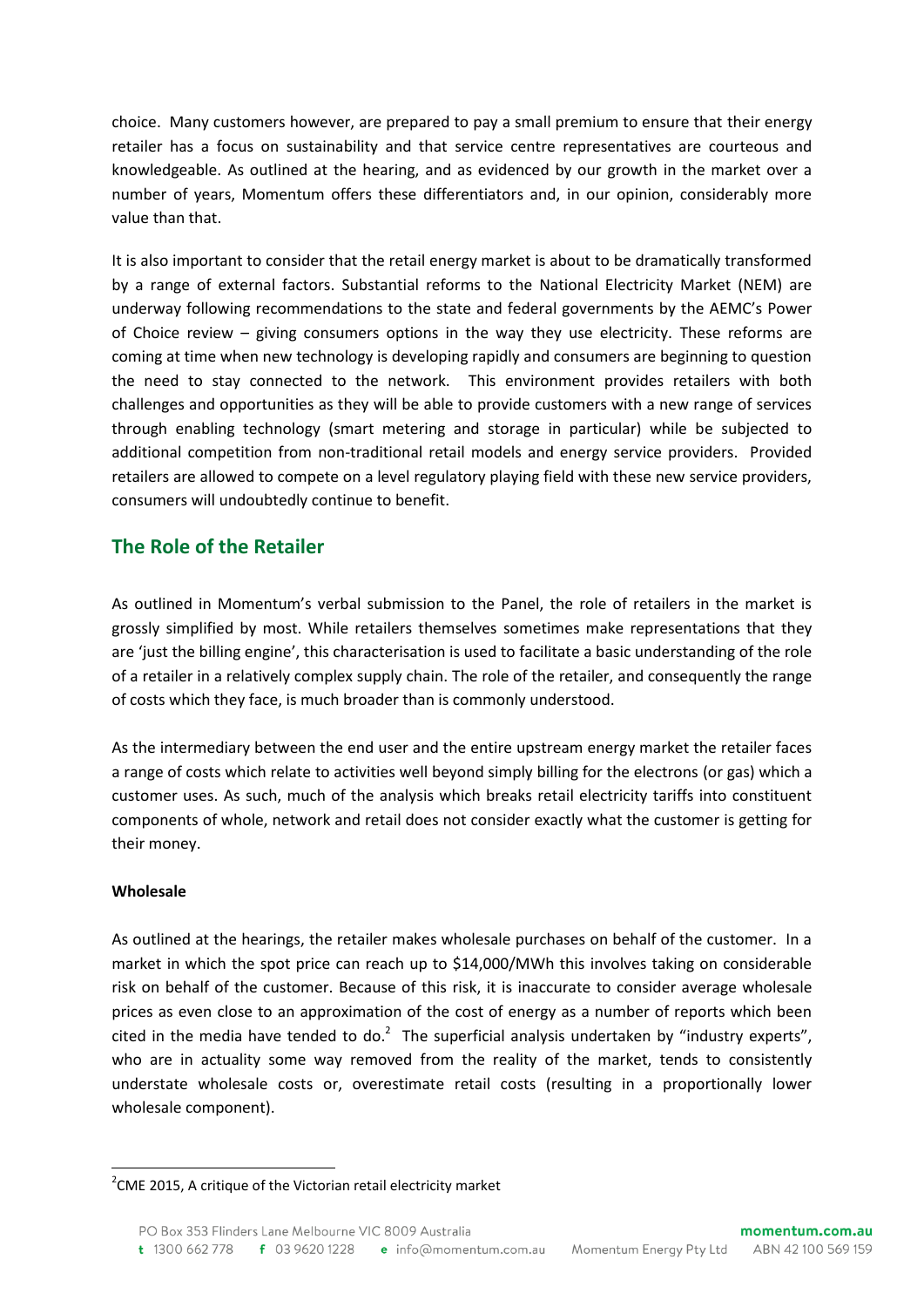For example, the widely reported CME Critique of the Victorian Energy Retail Market reported based on Australian Bureau of Statistics for energy prices without disclosing that these prices related to retailer standing offers. These are hardly representative of the market as a whole, accounting for just 10% of customers. In addition to this, metering charges related to the Victorian smart meter rollout were included as a retail component, despite more accurately being attributable to networks.<sup>3</sup> Similarly, St Vincent De Paul reports<sup>4</sup> wholesale energy as average spot prices plus a seemingly arbitrary figure added for hedging costs. These significant inaccuracies perpetuate the myth that the Victorian energy retail market is failing consumers.

The price of forward contracts is a more appropriate estimation of wholesale price as these include a premium to take into account wholesale market volatility and factor in significant events (such as the closure of the Hazelwood power station) ahead of time. The forward contracts may be more expensive than average spot prices over a period of time to take account of the range of factors which drive volatility. These include

- Matching supply and demand;
- Load profile, and significant variations to it;
- Generator outages;
- Fuel commodity prices; and
- Weather

Given the potential for significant variations in any of these factors it is no wonder that the certainty that forward contracting provides retailers commands a premium.

Further, forward contracting is not a point in time occurrence. Retailers 'build a book' over time as it would be imprudent to lock in purchases to service their retail portfolio in one go as the quantity of energy required is not known in advance. The actual amount of energy consumed by customers can vary greatly from forecasts due to weather conditions, economics factors and of course the impacts of competition as customers switch from one retailer to another. Because of these factors, it is inaccurate to state that all retailers face similar wholesale costs and it is almost certain that external analysis of wholesale prices is unlikely to properly reflect reality.

While much of the concern about retail margins seems to focus on electricity, the Victorian wholesale gas market is equally beset by issues. This has been acknowledged by the Victorian Government as recently as 2015 when it engaged the AEMC to review the Declared Wholesale Gas Market. This review found:

 An inability to hedge price risk, other than through very long term, illiquid Gas Supply Agreements;

**<sup>.</sup>**  $3$  Ibid P.10

<sup>&</sup>lt;sup>4</sup> St Vincent de Paul Society and Alviss Consulting, The NEM – A hazy retail maze, Melbourne, December 2016 P15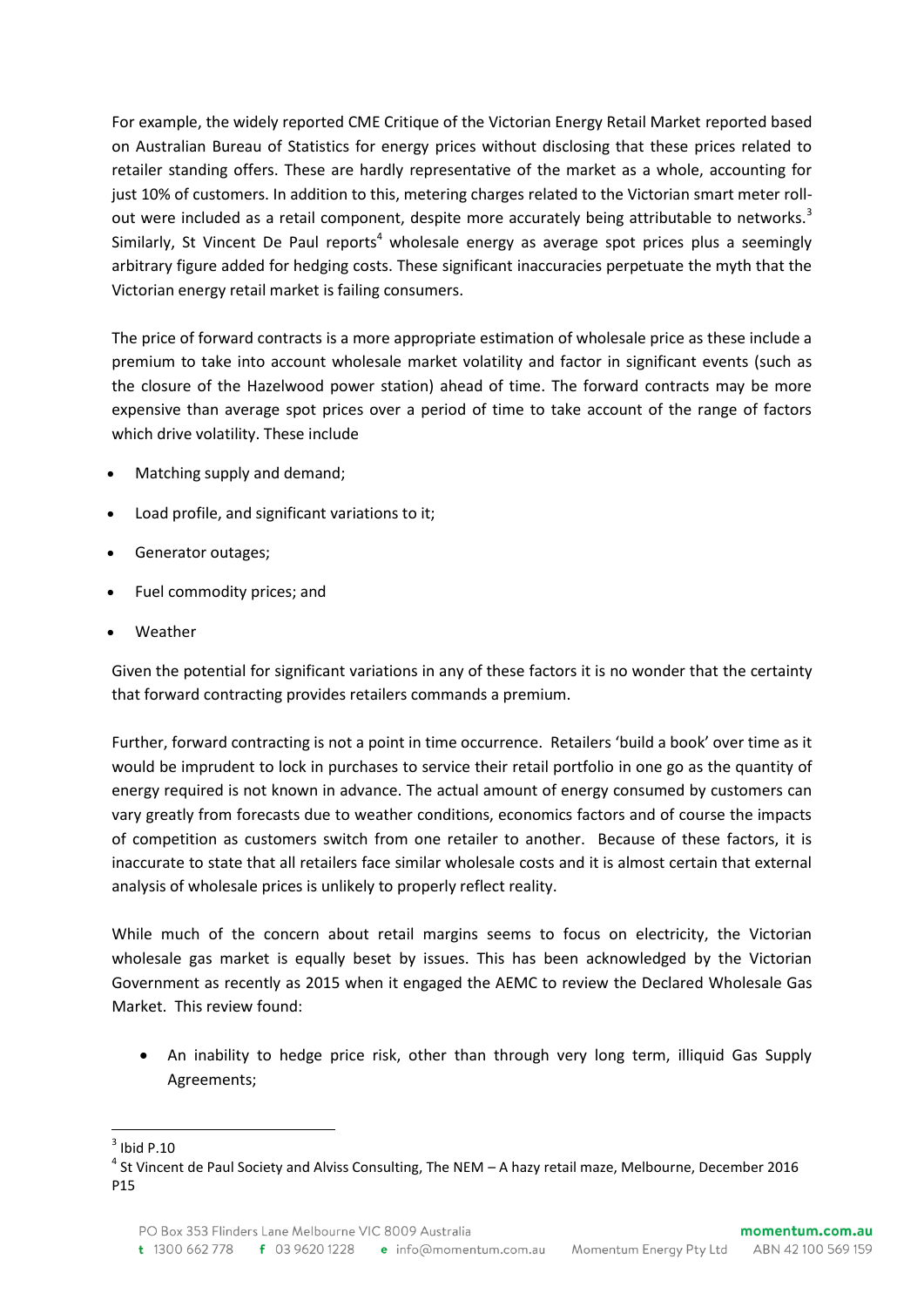- Decisions on network investment being taken by the Australian Energy Regulator, exposing consumers to risks;
- Short-term price signals provided through the spot market reflect immediate demand and supply conditions only ;
- Current arrangements are complex and not suited to the transitional shift occurring;
- There is a need for greater flexibility in buying and selling gas.

These challenges faced by retailers dealing with the illiquid wholesale gas market ultimately flow through to the final retail price. The upstream gas market is going through an unprecedented period of structural change which is also exacerbating both gas prices and wholesale gas risks for retailers.

### **Distribution**

Network costs are the second distinct component of retail tariffs. Until relatively recently, retail tariffs have largely reflected the structure of network tariffs as this approach best mitigates the risk that a retailer faces if the customer's consumption patterns do not align with expectations. With the widespread rollout of smart metering technology retailers are now beginning to roll out new tariff structures and innovative products as greater insights exist into actual customer consumption patterns.

Development of these products was perhaps slower than anticipated, due to customer scepticism towards the enabling technology, however we believe that competitive forces will continue to drive innovation in this area and lead to additional consumer benefit. At the present time however, we consider it appropriate that network costs be treated as a relatively discrete component of the retail tariff, much the same as in other jurisdictions.

The one factor with regard to network tariffs which differs in Victoria is the existence of five distinct distribution networks. While privatisation of the networks has delivered efficiencies<sup>5</sup> it has posed challenges to retailers as they interact with each networks' processes. This largely manifests in minor operational differences, however, certain issues have created meaningful challenges and imposed more significant costs on retailers. Examples of this have been prevalent throughout the evolution of Victorian solar policy with each distributor developing its own approach to 'flagging' accounts as having particular types of feed in generation, some of which were easier to identify than others.

Similar issues exist with within the Victorian Gas market as the three distributors operate multiple zones. While the divergence of processes is a lesser issue, developing product offerings and pricing for each of these zones results is a resource intensive exercise.

Although the issue of multiple distribution businesses exists in Qld and NSW, the discrepancies do not seem to arise, presumably due to their common (Government) ownership. We do not suggest that these process differences which arise in Victoria add significant additional cost, but they cannot be dismissed as a factor.

<sup>5</sup> AER 2016 Distribution Network Service Providers Benchmarking Report.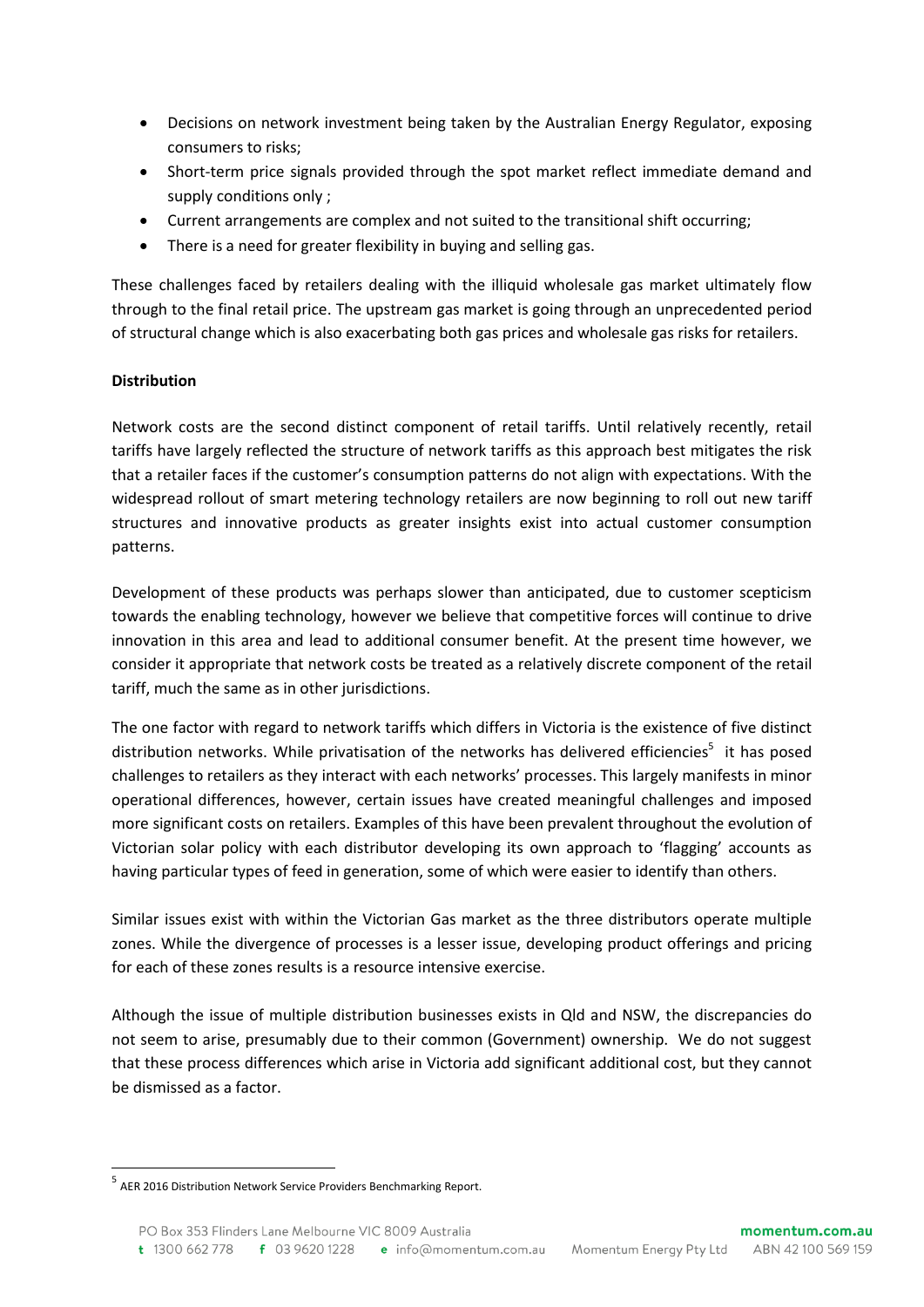While wholesale and network components are relatively discreet elements of retail prices, one aspect which is frequently overlooked in the discussion about retail margins is that fact that as agent for upstream participants, the retailer is the sole element of the supply chain which faces any real credit risk. The wholesale market settles and network bills are paid regardless of whether or not the end user pays their retail bill. While properly characterised as a retail operating cost, this credit risk being inequitably shared across the supply chain is partially to blame for creating a delta between wholesale + network and final retail prices.

#### **The Retail Component**

As previously outlined, the over simplification of the role of the retailer has created a tendency to question retail margins. While the role of the retailer is relatively uniform across NEM jurisdictions, it is the environment in which retailers operate in Victoria which adds cost.

Before considering the broader role of the retailer however, it is important to consider the most basic function of the retailer – invoicing a customer for energy consumed. In order to do this, retailers require complex systems which must accept meter data from the market (nearly 5000 data points per customer per quarterly bill) and refine them into a format which can be understood by the customer and complies with regulatory requirements.

Once the bill has been composed, it must be printed and sent. As the panel would be aware from publicity around Australia Post, the costs of doing this have increased in recent times.

Following dispatch of the bill, the retailer must have in place mechanisms to receive payment (a range of options of varying cost are mandated by regulation) a call centre to manage customer queries and credit and collections processes to chase up recalcitrant consumers.

As initially pointed out, this is the most basic function of the retailer and, while the costs associated with these activities are scalable in relation to the size of the customer base, none are directly related to the amount of energy consumed and are consequently reflected in the fixed component of a bill. This basic outline of what a retailer does, is however only a very small part of a typical energy retailer operation.

As well as providing a suite of safeguards to customers in recognition of the essential nature of electricity supply, the regulatory framework dictates that retailers have a direct role in the delivery of social and environmental policy outcomes. Given that the retailer has a direct relationship with the customer, this is not necessarily inappropriate, but it must be recognised as a significant cost driver, and while this role is not unique to Victoria, the policy settings and bureaucracy associated with it has been relatively expensive in comparison with other states.

#### **Social Policy (Concessions)**

Social policy is executed by retailers on behalf of the Department of Human Services (DHS) in the form of a requirement to provide concessions and grants. While Momentum gladly undertake this role as it is in the interests of our customers and the business, concessions policy is developed in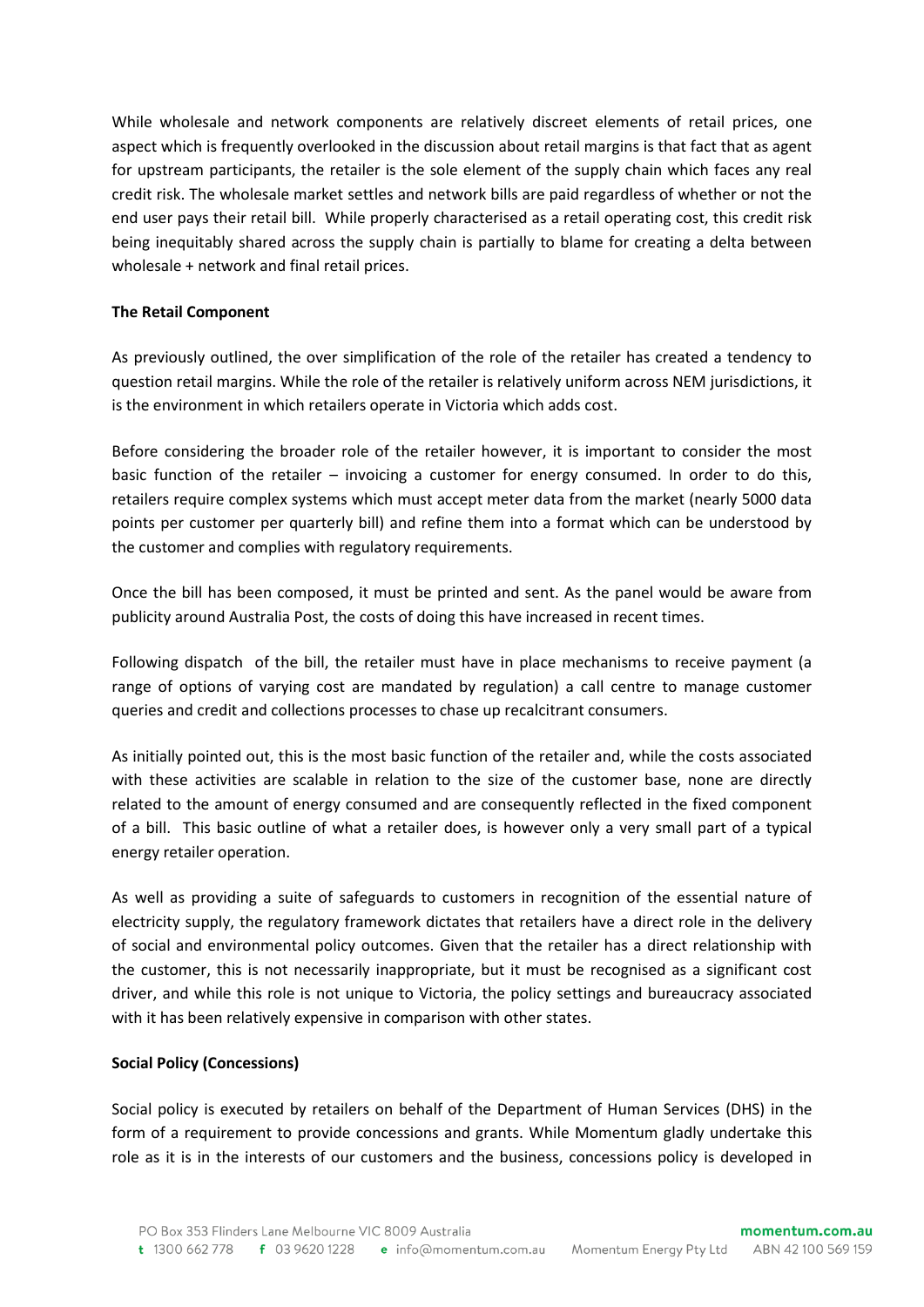isolation of broader energy policy and, in our experience, with little understanding of the capabilities of retail businesses.

As cited above, retailer billing systems are necessarily complex in order to handle significant amounts of data. The impact of changes to concessions on retailer systems is often underestimated and the guidance of how concessions must be applied is unreliable. Additional headcount is also required to manage concessions, increasing retailer costs.

This issue exists in all jurisdictions however the Victorian percentage based concessions, while arguably more equitable for consumers than the flat rates which exist in other states are particularly challenging. Percentage based concessions raise questions of application particularly with regard to solar customers, discounts (although this is a lesser issue for Momentum) and any tariff structure which does not reflect traditional network tariff models. Advice on these matters is not always consistent and we note that advice on the treatment of demand tariffs was only provided in the 2017 Guidelines which were issued after the commencement of the calendar year. Uncertainty of this type adds to retailer costs.

### **Environmental Policy**

Energy retailers also execute environmental policy on behalf of the Government. While the Renewable Energy Target obligations exist across jurisdictions, the Victorian Energy Efficiency Target (VEET) is exclusive to Victoria. Analysis of retail prices generally includes the cost of acquitting VEET liabilities however they do not account for, or do not fully account for, the administrative and compliance costs associated with undertaking this task. Additional, costs include:

- Auditing costs;
- Staffing/contracting costs associated with managing certificate creation partners;
- IT changes to allow the cost of certificates to be passed on to consumers.

Although similar schemes exist in both NSW and South Australia, the impact of the scheme on Victorian retailers is significantly higher due to policy and bureaucratic failures. These failures are linked to culture of inadequate engagement of regulators and policy makers with the retail energy market. For example –

The Essential Services Commission of Victoria has a statutory requirement to publish Greenhouse Gas Reductions Rates by May each year. These rates dictate retailers' VEET liabilities for the year in which they are published. Retailers have long lobbied Government to require these figures to be published in advanced of the year in which they are to be effective to allow for accurate price setting as the current approach requires retailers to make an estimate of their liability which inevitably leads to a risk premium being factored into prices. Momentum is aware that retailers have made this issue known to Government as far back as 2012 and, as at time of writing this submission, the issue has not been rectified. This is despite the fact that no new regulation or amendment to existing regulation is required if bureaucrats are prepared to work with industry to achieve a positive outcome for Victorians.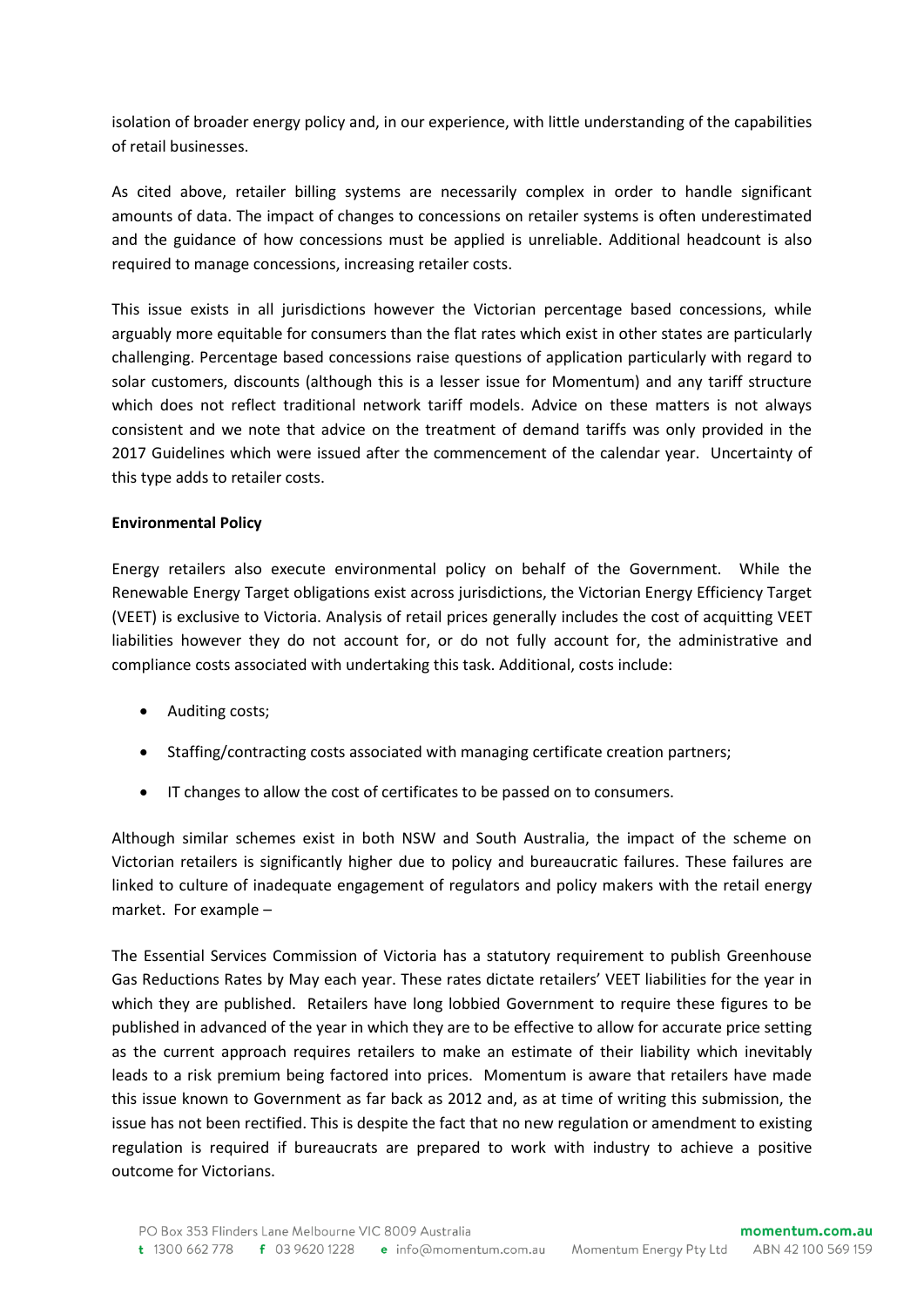Similarly, as the VEET scheme has grown in scope, amendments have been made which have hampered retailers' ability to comply. In 2015 when the scheme was expended to included businesses, a decision was made to exempt particular large scale energy users who had been a part of the Energy and Resource Efficiency Plan (EREP) scheme administered by the Environmental Protection Agency. As part of the 'consultation' on this change, retailers made representations to the ESC that they would be unable to identify which businesses were exempt based on the information that was being provided to them via the EREP register, and requests to provide appropriate identifiers were ignored. To add insult to injury, the EREP was disbanded within the first 12 months and retailers were advised to continue using the now completely meaningless register.

The Department commenced a consultation on these VEET issues in 2016 with a view to addressing these issues for prior to the commencement of the 2017 compliance year however as at time of writing, the Department has not made recommendations and merely prolonged the uncertainty for both retailers and customers.

While Momentum supports the scheme and its objectives, the failures outlined above have led to undue costs being imposed on Victorian consumers.

### **Solar Feed-in Tariffs.**

Solar Feed-in Tariffs are another element of environmental policy facilitated by retailers. Momentum fully supports the policy of successive governments of rewarding small renewable energy generators as evidenced by our currently paying small solar generators 40% above the minimum rate. While we believe however that the policy settings add unnecessary costs to consumers (this is discussed later) the following section focusses on the recent process issues which have added to the cost and are emblematic of the increased cost of participating in the Victorian market.

In 2015 ESC was tasked with undertaking a review of distributed generation to ensure that consumers were receiving the "True Value" for the energy which they feed into the grid. The Terms of Reference for this Inquiry outlined that the ESC "should have regard to the most appropriate policy and regulatory mechanisms for compensating different benefits of distributed generation, including considering their practicality and costs".<sup>6</sup>

While the ESC did seek cost information from retailers, this information was sought on the basis of high level proposals with virtually no operational detail. In their final report the ESC notes that retailer estimates to implement ranged from \$60,000 to \$3,000,000 and that "Most retailers we approached provided some level of cost information, however the completeness and level of detail varied significantly."  $^7$  Rather than causing pause for the ESC that perhaps insufficient details of the proposal had been provided, the ESC determined that the lower end estimate was appropriate and proceeded with its recommendations. We consider that this demonstrates either a complete lack of understanding of the businesses which they are charged with regulating or a wilful dismissal of data provided to them.

1

<sup>&</sup>lt;sup>6</sup> Essential Services Commission 2016, The Energy Value of Distributed Generation, Distributed Generation Inquiry Stage 1 Final Report, August 2016. Appendix B. P141

 $<sup>7</sup>$  Ibid P.105</sup>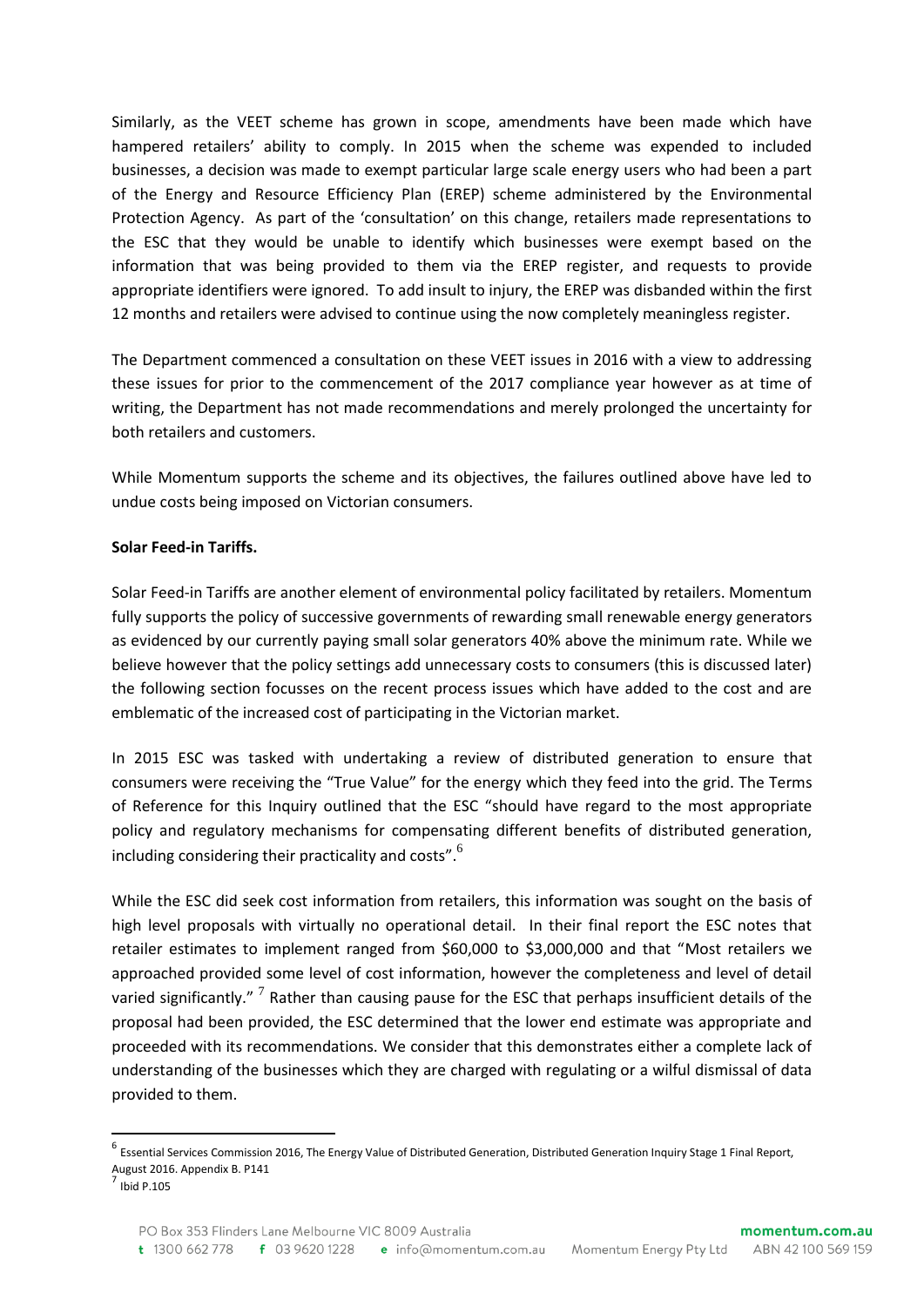A tight implementation timeline compounded this failure to consult. While delays to the passage of legislation were out of the ESC's hands, and recent advice indicates that they will delay making a determination which will create major impacts, retailers have faced the challenge of working towards a 1 July commencement date for a considerable IT change in the absence of any certainty the legal mechanisms to require it would exist.

Cost and uncertainty issues of this nature could have been addressed through adequate consultation.

## **The commercial objective**

While from an operational perspective, the breadth of the retailer's role is outlined above, this overview does not capture the retailer's primary purpose, namely to make a return on investment to its shareholders. This is the reason that any business enters the market, and it is ultimately the reason that customers do, and will continue to benefit from competition.

In a competitive market, firms can only make normal long run profits. If a business is making excessive margins, competitors simply undercut marginally to attract a greater share of the customers. When margins have been reduced to their sustainable level, as has occurred in the Victorian energy market, competitors invest in customer acquisition by other means. This necessarily involves a degree of expenditure on promotion, sales and marketing in order to compete, however these costs are eclipsed by investments in innovation, and product development.

………………………………………………………………………………………………………………………………………...

The competitive pressure which drives the acquisition and retention customers creates a commercial imperative for innovation and efficiency. As outlined above, Momentum is investing in its Alchemy programme to improve customer service, product offerings and efficiency in order to retain our current customers and attract new customers and we are aware of other retailers undertaking their own investments to the same end.

Coupled with the need to constantly improve and innovate is the need to ensure that all activities are carried out in accordance with the legal and regulatory framework.

 $X \times \mathbb{R}^n$  and regulatory regulatory regulatory regulatory regulatory resources, and significantly more in

While we believe that

this investment is necessary to ensure customers are provided with to which they are entitled, we consider that the regulatory framework is making these costs unnecessarily high.

Policy settings, excessive red tape and inefficient regulatory practices are leading to poor consumer outcomes both directly and through the imposition of additional costs on retailers. In many instances, the regulatory framework extends beyond the provision of customer protection proscribes a level of standardisation which stifles innovation and product development. This ultimately deprives customers of the products and services which may best meet their needs.

Victorian energy consumers are served by a highly effective Ombudsman scheme which protects consumer rights and has a focus on fairness as well as technical compliance. Reviewing the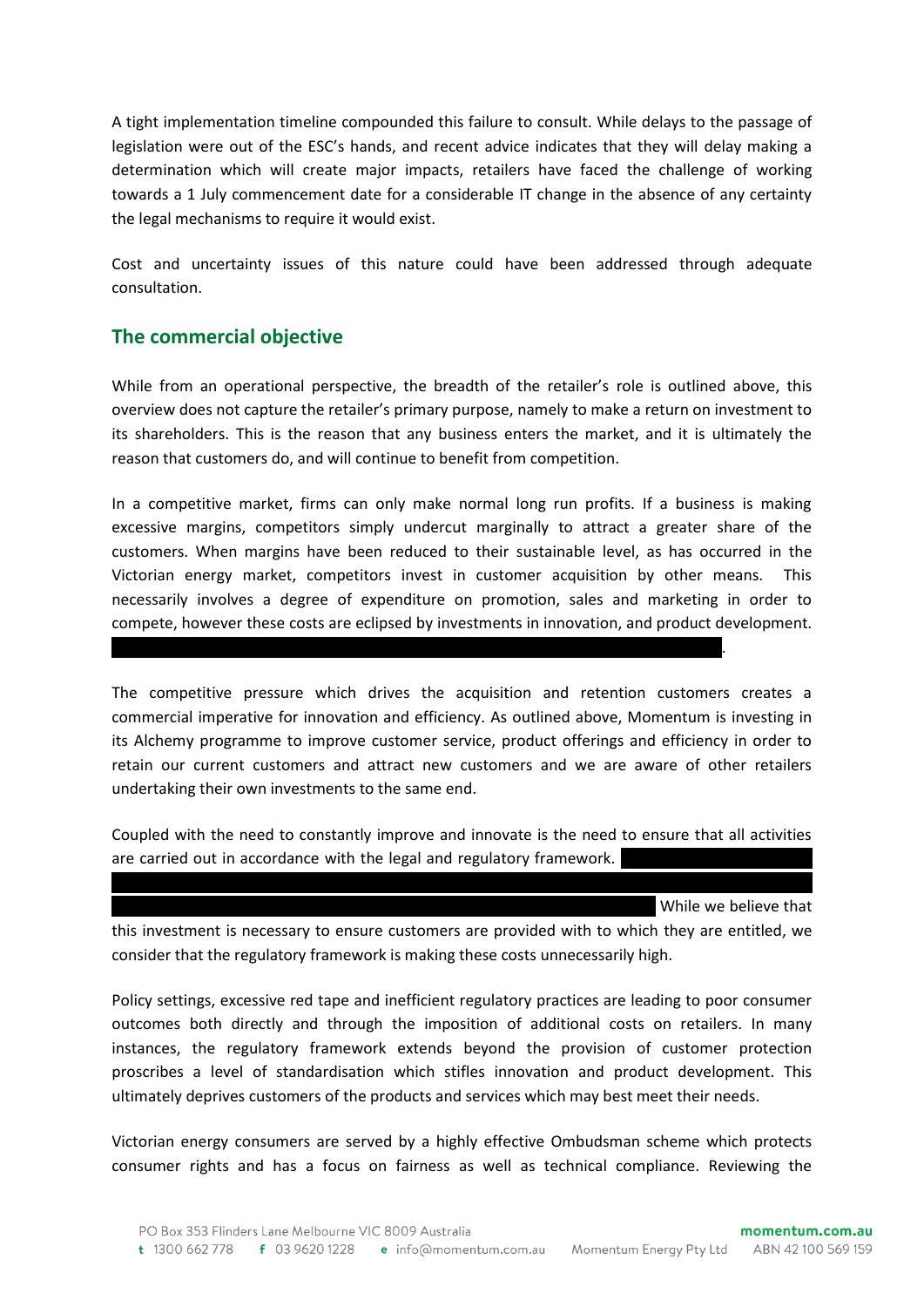regulatory framework, or transitioning to the NECF, to make compliance easier would allow retailers to innovate in the way they communicate with customers and develop products and services without a degradation in consumer rights. The Ombudsman's fee for service model creates an incentive for retailers to take actions which minimise their complaints and ensures that retailers' primary focus will be to satisfy (and hopefully retain) their customers rather than complying with sometimes unhelpful regulatory requirements. This approach would also ensure that compliance costs are more within the retailer's control as they will be able to reduce costs if they reduce the reasons they give their customers to complain.

## **Tariff Structure**

The panel raised concerns at the hearings with regard to the ratio of fixed to variable charges, particularly in when compared with the ratios for network tariffs. We understand concerns that such a tariff structure diminishes the ability for consumers to reduce costs in line with reductions in consumption however, these structures reflect the makeup of retailer costs. While many costs are variable in relation to the number of customers served, very few are directly related to the number of kWh's sold.

Those functions which the retailer takes on in its role as interface between the customer and the rest of the supply chain, and in its role in executing policy require that the retailer must simply "be there" whether or not the customer is consuming any electrons. That is, a retailer must produce bills, provide concessions, administer environmental policy and make facilities for market transactions available to the customer, even if the customer never so much as turns on a light.

A key irony with regard to the structure of retail tariffs is that they have tended more heavily towards fixed costs as a result of Government policy which notional seeks to pursue cost reflectivity. The Victorian government has created conditions which have unwound cross subsidies for some consumers while increasing them for others. These are outlined further in Tariff Policies below, but primarily relate to the creation of favourable conditions for solar consumers and particularly engaged consumers who have considerable control over their consumption patterns.

Momentum, and evidently most other retailers, has determined that the most equitable way to recover costs from those customers who have been beneficiaries through government policy at the expense of others is to impose higher fixed charges.

## **Policy Settings**

While the examples outlined above indicate a lack of understanding on the part of policy makers and regulators about the impact that their decisions on the more peripheral elements of the retailer's role, Momentum firmly believes that policy decisions in a number of areas are directly adding cost to Victorian energy bills.

The panel has heard that Victorian consumers are missing out on efficiencies as a result of successive Governments failing to adopt the National Energy Customer Framework (NECF). Despite being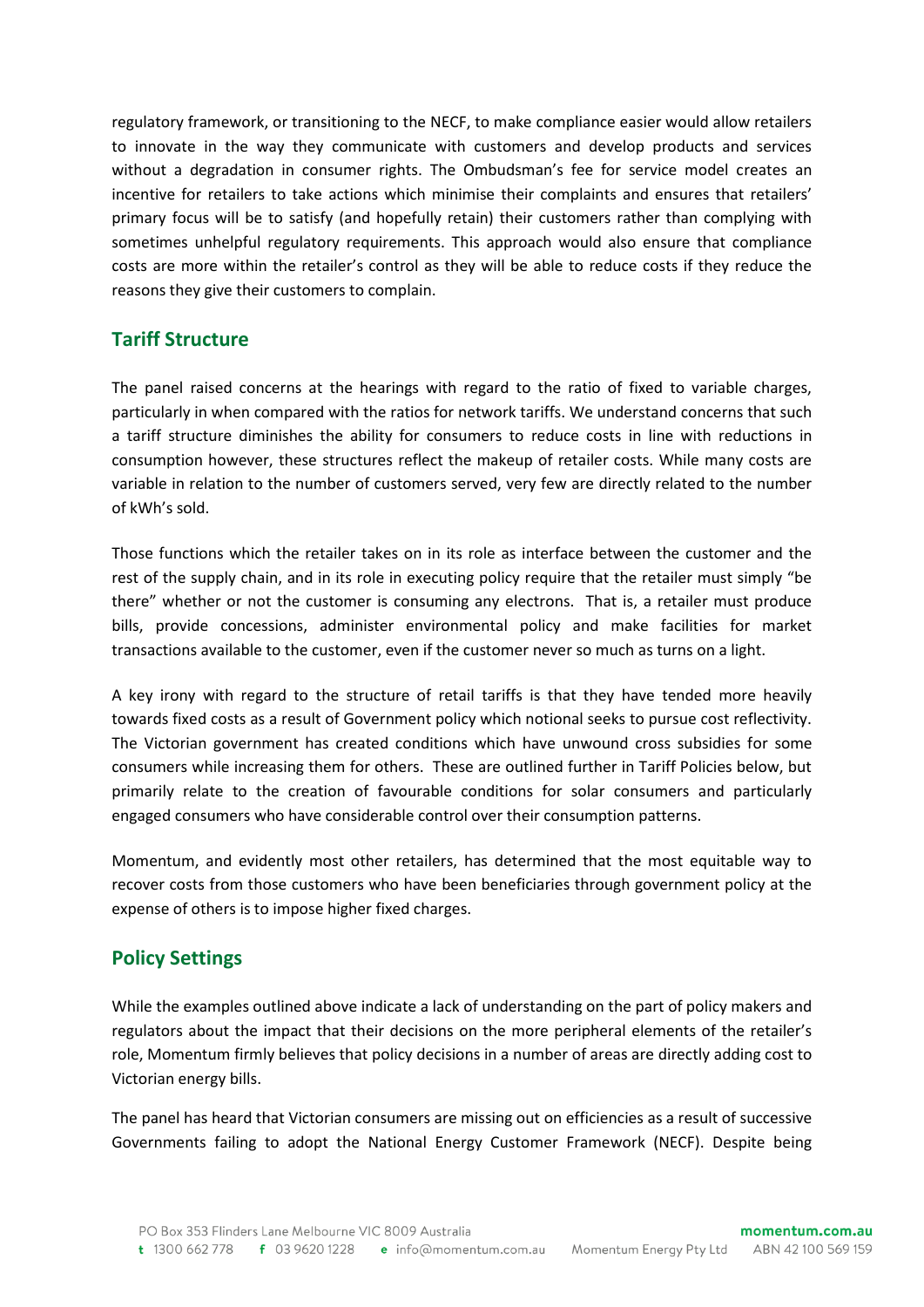touted as a move to preserve customer protections, we believe that this position is ideological and has in fact led to Victorian consumers being worse off.

The Victorian Energy Market has led the evolution of Energy markets in Australia since around 2002. The introduction of Full Retail Contestability followed by the progressive removal of retail price regulation led to the industry concentrating in Victoria. The Victorian customer protection framework, primarily the Energy Retail Code was regarded as the Gold Standard of consumer protection and consequently became the basis of the National Energy Customer Framework.

Throughout the development of the NECF the Victorian regulatory framework was looked to to provide a basis for the new national regime and was the model for the National Energy Retail Rules, the key element of the NECF. In light of this, a cynical person may view claims that customer protections were being preserved by retaining the bespoke Victorian framework as political rather than factual. While the decision not to proceed with NECF cost retailers (and consequently customers) significantly in terms of sunk transition costs, the failure to capture the efficiencies that national harmonisation was supposed to bring continues to manifest itself through higher retail tariffs.

Other States were understandably cautious about changing to a new regulatory regime, however, they handled it more pragmatically. For example, as a condition of its introduction to the state in 2013 the South Australian Government required a review of consumer outcomes under the framework to be completed within two years of its commencement. The review found "the NERL is operating well in South Australia and that South Australian energy customers, have generally benefited from being part of the national customer protection arrangements" and in particular "It has resulted in improved customer access to hardship programs and better data to analyse the experiences of and outcomes for hardship customers". <sup>8</sup>

In the RIS for NECF, the comment is made "…the compliance burden on retailers and distributors indirectly impacts energy customers through market inefficiencies, less competitive energy pricing and less innovative service offerings".<sup>9</sup> While duplicate processes and compliance costs account for a significant portion of the untapped efficiencies, the critical element is the relative lack of regulatory risk faced by retailers operating in NECF jurisdictions. In contrast to the Victorian scenario where the ESC is both regulator and rule maker, these functions are separated in NECF markets and rule changes are made via a transparent process.

The 2002 Parer Review forecast cost savings of the order of \$673 million in 5 year net present value terms<sup>10</sup> from implementing its recommended governance and regulatory reforms, including a move to a single national regulator, with associated reductions in regulatory risk. In practice, this has led to a more stable regulatory environment and a generally higher standard of regulatory practice. The recent work in relation to vulnerable customers undertaken in parallel and Victoria and the NECF states provides a stark comparison of the differing approaches under the two frameworks. This is outlined in detail in Appendix A.

<sup>&</sup>lt;sup>8</sup> ESCOSA 2016, National Energy Retail Law: Review of operation in South Australia, Final Report April 2016 P. 2

<sup>&</sup>lt;sup>9</sup> National Energy Retail Law, Regulatory Impact Statement P.7

<sup>10</sup> Council of Australian Governments 2002, Towards a Truly National and Efficiency Energy Market 2002. P.44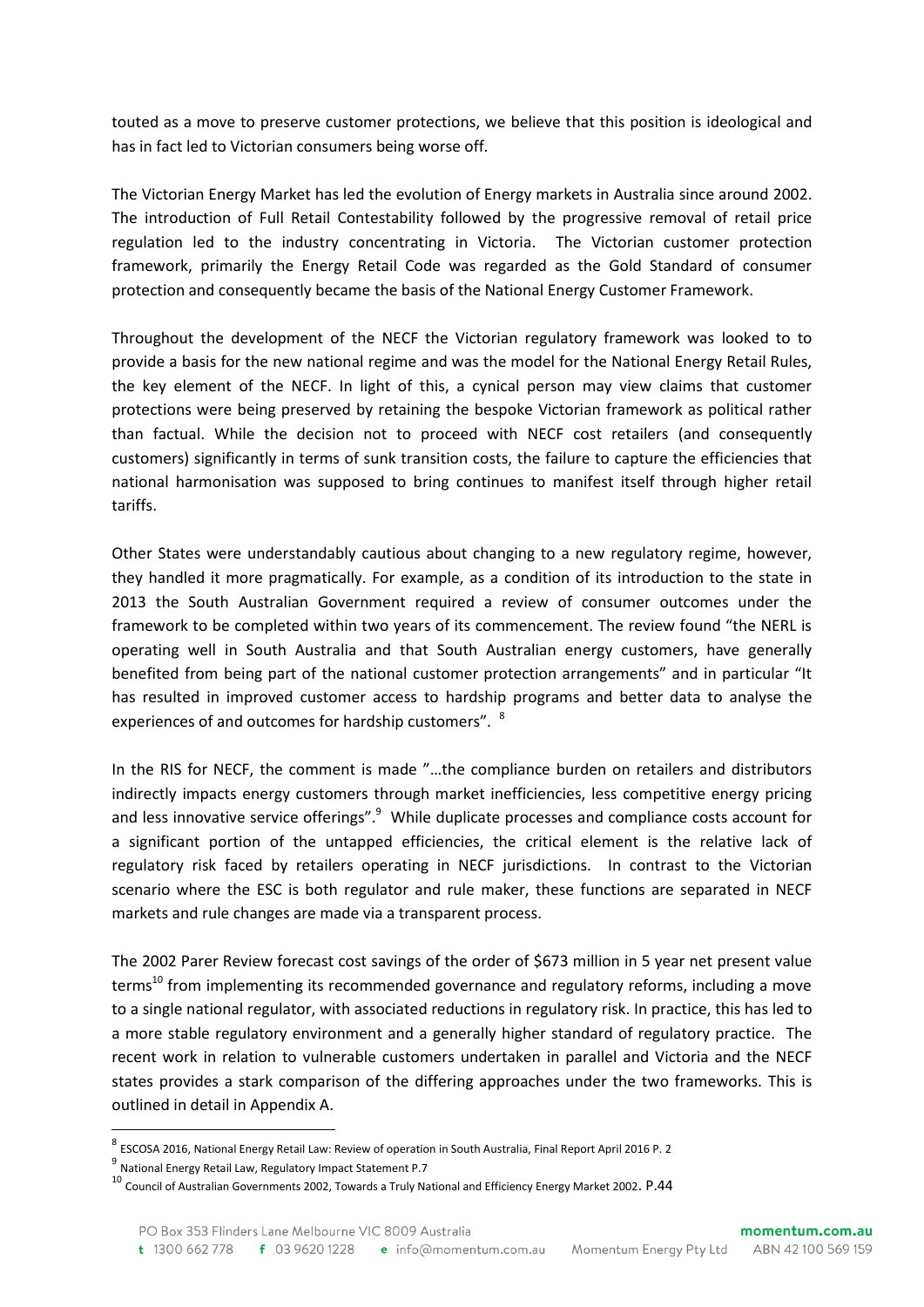#### **Tariff Policies**

A number of policy settings outside the scope of the NECF are also increasing the costs to Victorian consumers, and in some instances, to specific classes of customers.

The key example of a policy which seeks to benefit a particular customer class at the expense of others is the amendment to the Electricity Industry Act introduced in 2015 to prevent product discrimination against solar customers. According to Government, the amendment would "prohibit retailers from including eligibility criteria in their supply offers that restrict customers who have solar or other renewable energy generation from taking up an offer that would otherwise be available to them.

That is, while energy retailers may still make electricity sale offers that are specific to solar and renewable energy customers, such customers must also be able to access the same offers as any other customer." In effect this hinders' a retailer's ability to reflect the specific costs which solar customers impose on the broader market $^{11}$  in a solar customer's tariff. This means that these costs are socialised across the customer base as an additional fixed cost.

Such policy does not exist in other jurisdictions.

Similarly, government policy regarding cost reflective network tariffs has created further burdens on particular customers. With its near universal rollout of AMI metering technology, the Victorian Government was in a position to assist with a transition to a pricing model which accurately the reflects the costs that each consumer places on the network. Due to political expediency however, the tariffs were made optional to customers meaning that only those customers who knew that they could reduce their costs would transition to the new tariffs.

If the philosophy of the Government is that every customer should pay according to the cost that their consumption places on the network, then Momentum agrees with this position provided appropriate support in the form of concession reform and funding for social services is provided. By making this policy optional however, the government has rewarded the most engaged consumers (both those who take up reflective network tariffs or those who choose to stay on flat tariffs as they have determined that it is in their best interest) at the expense of those customers who lack the sophistication to engage with the market to this degree.

These tariff policies have resulted in higher fixed components on bills as retailers have determined that this is in fact the most equitable way to unwind cross subsidies which have been created.

#### **Non-aggregation**

 $11$  The ESC review recognises that these costs exist however chooses to ignore them in its analysis claiming that the terms of reference instruct them to do so.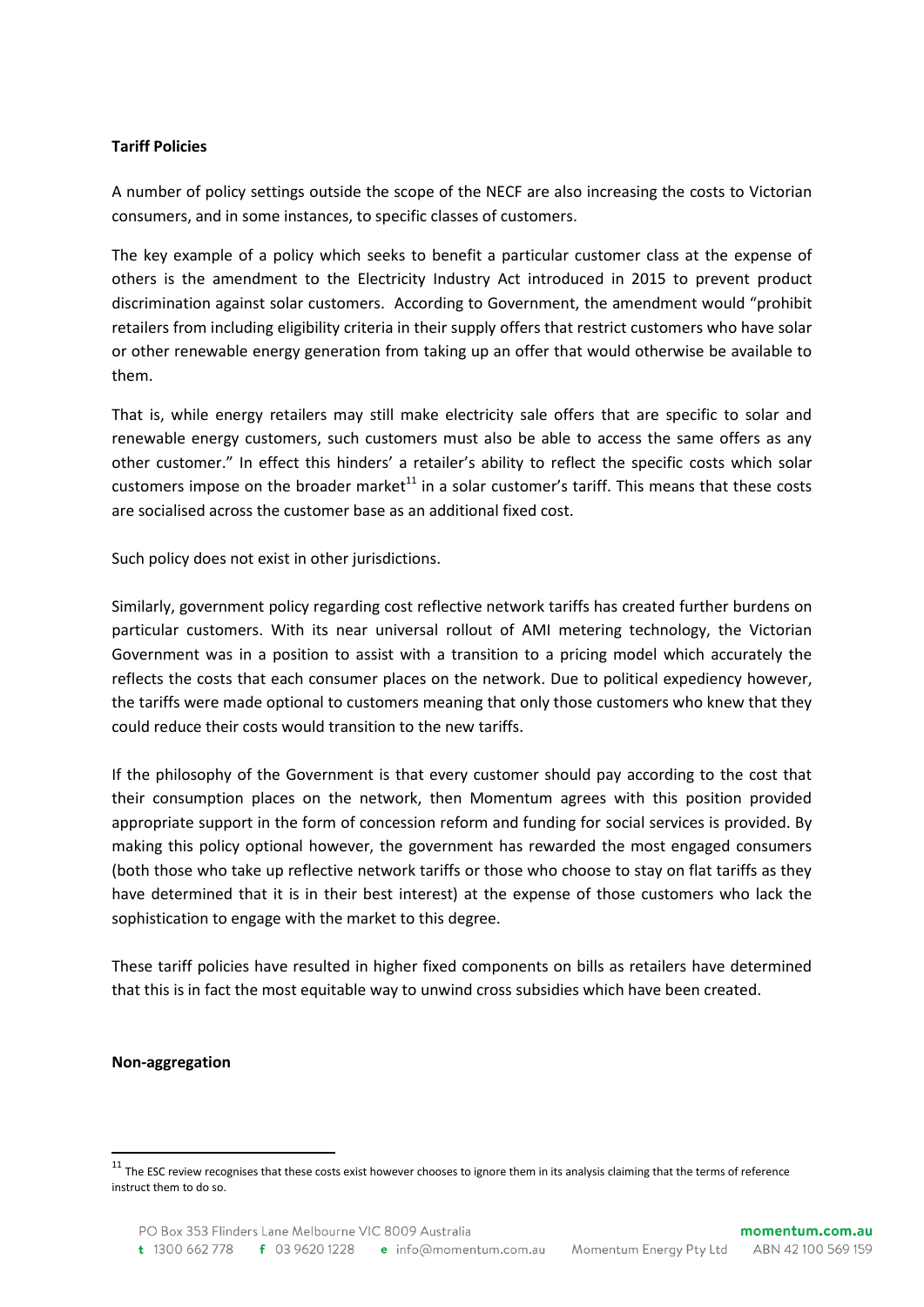The Victorian market is the only one in which retailers are unable to aggregate small business sites and treat them as a single large customer. This provides the customer with a range of benefits in terms of account management and ability to negotiate bespoke contracts and opt out of provisions which are required by small customers under the Energy Retail Code. This approach also creates efficiencies for the retailer as the customer can managed under a single contract. The additional cost to serve these customers is reflected in retail rates for all consumers and could be reduced with a simple legislative amendment.

### **The cost of Customer Protection**

Successive Governments have determined that two particular customer protections should apply in Victoria. These protections relate to the prohibition, or regulation of fees based on customer behaviour to cover real retailer costs. Prohibition of termination fees in most circumstances (and capping at \$20 where they are permitted) and prohibition of late payment fees mean that the costs which accrue to retailers when customers terminate their contracts or fail to pay by the due date are socialised across the customer based instead of being paid by the customer who cause the expense.

Momentum offers no view on whether or not these protections are appropriate, however it is crucial to recognise, as the Independent Pricing and Regulatory Tribunal of NSW has, these customer behaviours impose genuine costs on retailers.

In its decision to cap early termination fees for small customers at \$135 (in the first year and \$45 thereafter), IPART acknowledged that "…retailers can incur a range of costs in establishing service contracts – including upfront inducements to attract and encourage the customer to sign the contract, investments made on behalf of the customer (e.g., purchasing assets, organising services), and administrative costs associated with establishing the contract. Where these costs are significant, retailers typically structure their product offerings (including the terms and conditions) to recover these costs over a fixed contract term. However, there is a risk that the customer may simply 'walk away' from the contract by terminating it before the end of the term."<sup>12</sup>

We also note that the ESC, the regulator for both the water and energy sectors has acknowledged that there are costs associated with the late payment of customer accounts as late payment fees are permitted in the water industry in Victoria. We fail to see how a case to differentiate between the two industries can be justified.

Momentum, like the NSW Government, believes that it is appropriate that the retailer should have the choice whether to charge the customer who 'walks away' from a contract rather than imposing those costs on the broader customer base. If the Victorian government does not share this view, it must accept that shielding individual customers from these charges comes at the cost of them being recovered across the broader customer base.

## **Consumer Engagement**

 $12$  IPART 2013, Regulating the fees charged to small electricity customers in NSW P.16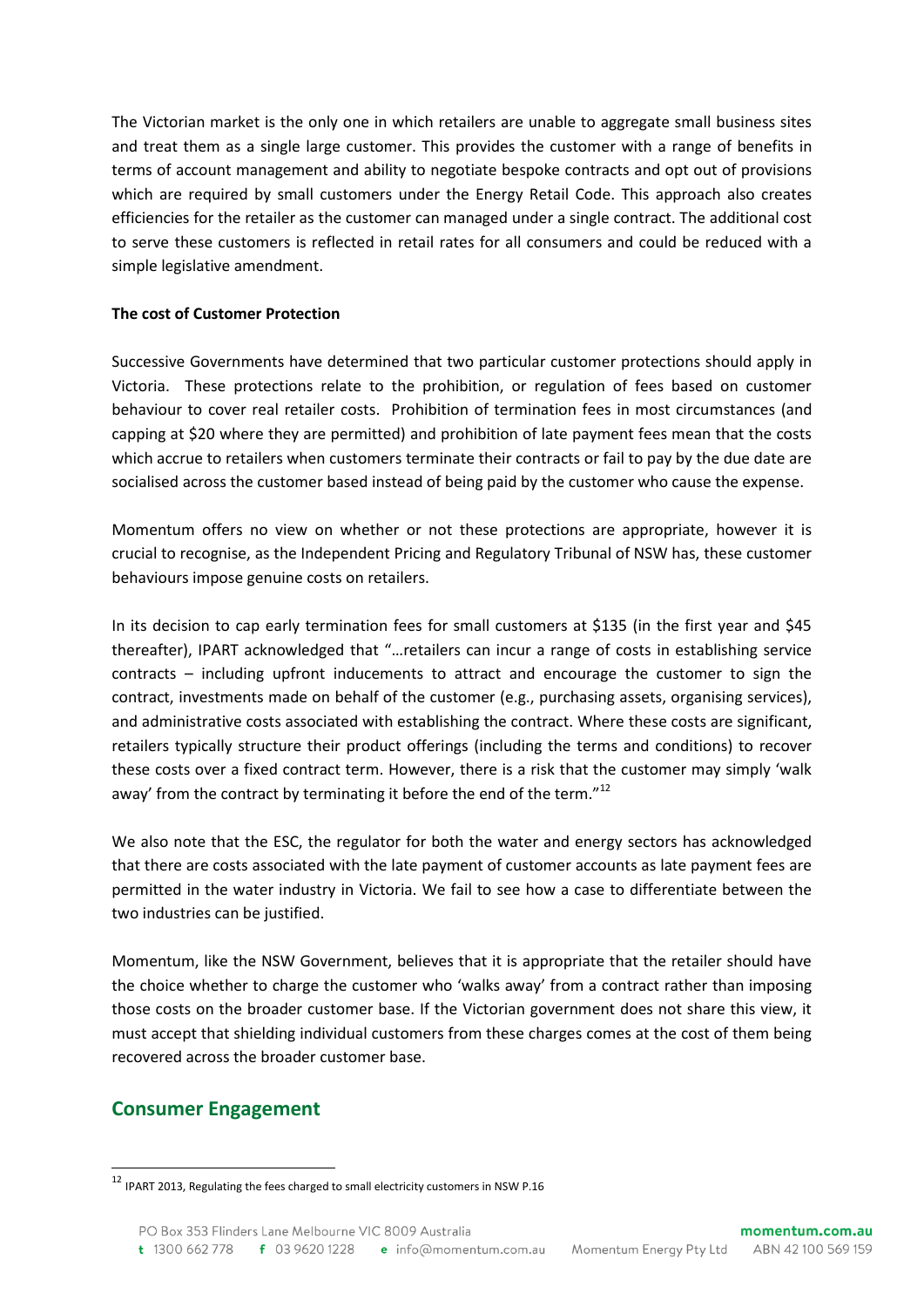Retailers, consumer groups and regulators have identified consumer engagement as the biggest challenge to ensuring that the benefits of competition flow through to consumers. Momentum's approach to pricing seeks to make energy purchasing decisions as simple as possible for customers as we understand that there is a significant segment of customers who are confused by energy and may not feel empowered to fully participate in the market.

We also recognise however, that some customers are extremely engaged and are looking to take advantage of developments in technology and market design.

This puts retailers, and equally government policy makers, in the unenviable position of trying to cater to both types of customers (ignoring that rather than being a binary position there is in fact a spectrum of consumer sophistication). The ability of consumers to make informed decisions is not being hampered by retailers, but the frenetic rate of change in the industry, and in some cases the ability of governments and regulatory frameworks to keep up. A key example of this the development of the SwitchOn website.

SwitchOn, and a number of incarnations before it, have been established by the Victorian Government to provide consumers with a resource from a trusted party to provide impartial information on retail offerings. The website however is unwieldy and requires consumers to input a significant amount of data meaning that many people seeking a comparison ultimately abandon the process. To compound this issue, the website does not have the capability to accurately present some offers, including the cost reflective tariffs (detailed above) which were promoted by the Government as part of its reforms. Momentum is aware of cases where the website has indicated that customers would benefit from particular plans which in reality are not likely to provide a good outcome. Unfortunately in these circumstances, inaccurate information from a supposedly trusted sources acts to further reduce trust and engagement in the market as the retailer is required to explain to the customer that the independent government compactor is wrong.

An engaged customer base is better prepared with tools to make rational decisions to maximise their utility. Unfortunately, attempts to create a regulatory framework which caters to both the least and the most engaged customers has created the current situation whereby many customers have difficulty in determining what is the best tariff for them.

While we believe that competitive outcomes have been generally good for consumers, unfortunately, the fierce level of competition has led participants to seek to exploit customer disengagement. Many retailers rely on advertising deep discounts to attract customers without making it absolutely clear that these discounts are conditional (on paying on time for example) or what the pre-discount rates are. Momentum has chosen not to take this approach as we believe that customers value and deserve openness and transparency and should be able to compare retail offers on even terms.

Low customer engagement is also a factor in the prevalence of commercial comparator sites which do not always ensure that customers are fully informed about their decision. In our opinion, these comparator sites do not adequately disclose the fact that they do not compare all retail offers or that in some instances the offer recommended for the customer is based on the size of the commission that the site operator will receive. Issues, such as those already mentioned, with the Government site have driven customers to commercial comparators and consequently Momentum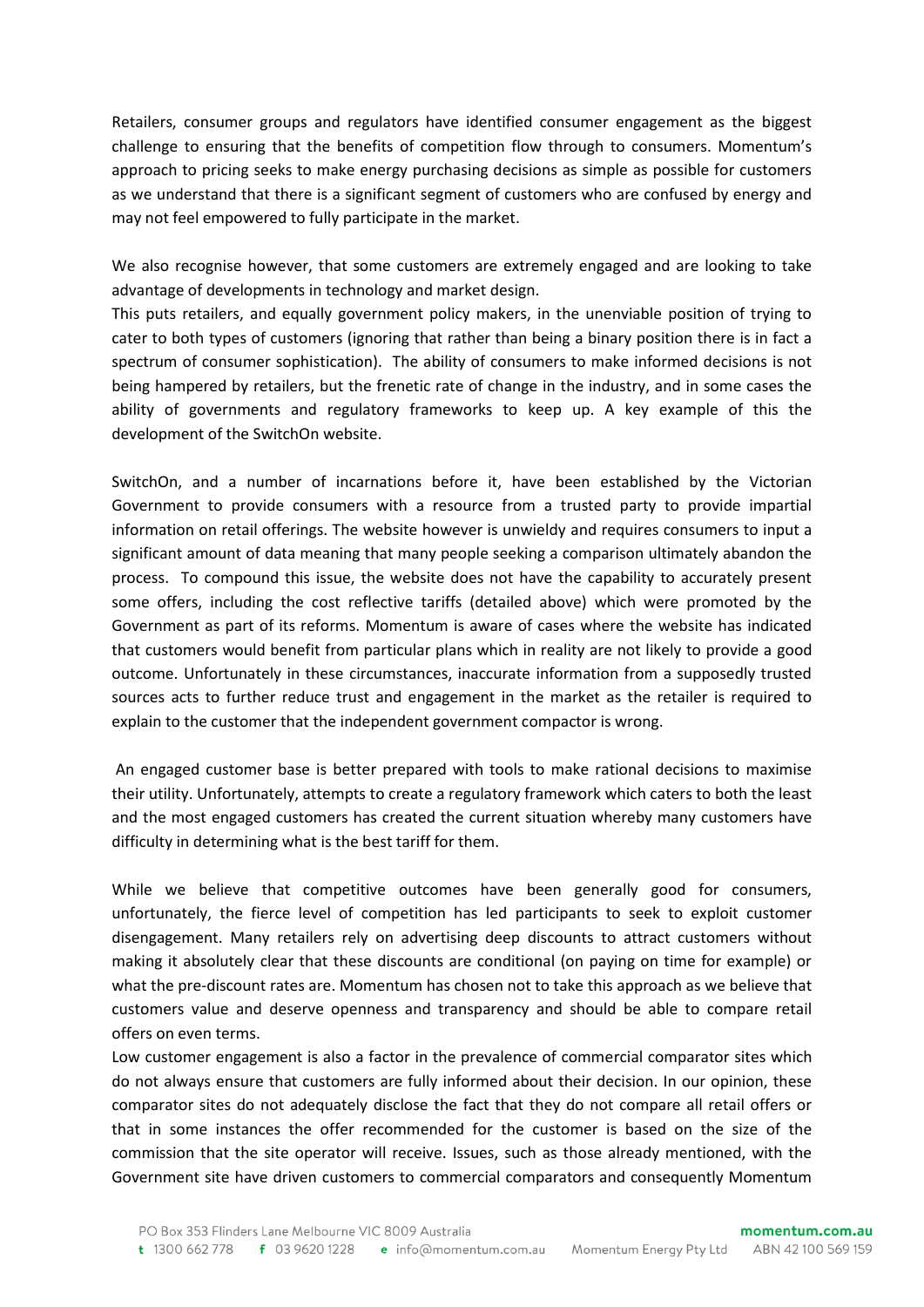is reluctantly involved with a number of such sites. We would however welcome regulatory reform in this space so that retailers are able to compete without having to operate through these channels.

### **What do appropriate consumer outcomes look like?**

Momentum is concerned that the current review is proceeding on the assumption of a market failure without having established what a functioning market should deliver. It has been well established that competition exists in Victoria and it has been well established that consumers have access to a range of products and services. While we acknowledge the need for consumer protections we urge the panel to consider both the cost involved in prescribing the way that these are delivered and the deleterious impact that this has on product and service differentiation.

We note that similar concerns were raised in the United Kingdom resulting in the imposition of regulation designed to address these concerns without first establishing that genuine issue existed. As outlined in appendix B, evidence suggests that the reforms designed to protect consumers have actually resulted in a worsening of consumer outcomes. We contend that the politicisation of retail energy prices over a number of years is having a similar effect in Victoria and we are concerned that reactive regulatory reform which may arise from this review could lead a significant negative step change.

The broader context of market transformation must also be considered in determining how to respond to any perceived issues. The Power of Choice program of work aimed at meeting consumer needs in the new technological environment will further stimulate competition, and the imposition of regulation on traditional retailers will inhibit their ability to participate in the new market, thus decreasing consumer choice. Under this outcome, all the customer protections imposed by successive governments and regulators will ultimately amount to nothing if the traditional, grid connected energy is not a viable option for consumers when compared with those services which operate outside the regulatory framework.

### **Summary**

While the fundamental input costs in Victoria are similar to those in other jurisdiction, Momentum contends that differences in retail tariffs are due to the costs of doing business in Victoria. Retailers face a death by a thousand cuts as a result of various regulatory and policy decisions which seem innocuous in isolation, but cumulatively create a costly, risky and inefficient environment in which to operate.

Policy makers and regulators in Victoria must make a decision on whether consumers are genuinely benefiting from the regulatory framework in place as it is clearly leading to price outcomes which a large segment of the community deem to be inappropriate. We are further concerned that these outcomes come as any surprise to Government as retailers have long argue the benefits of adopting the National Energy Customer Framework with as few derogations as possible. While the efficiencies which have arisen as each previous jurisdiction has adopted NECF have been incremental, Victoria's transition to the Framework would represent a step change as duplicate process, training and collateral costs would be eliminated.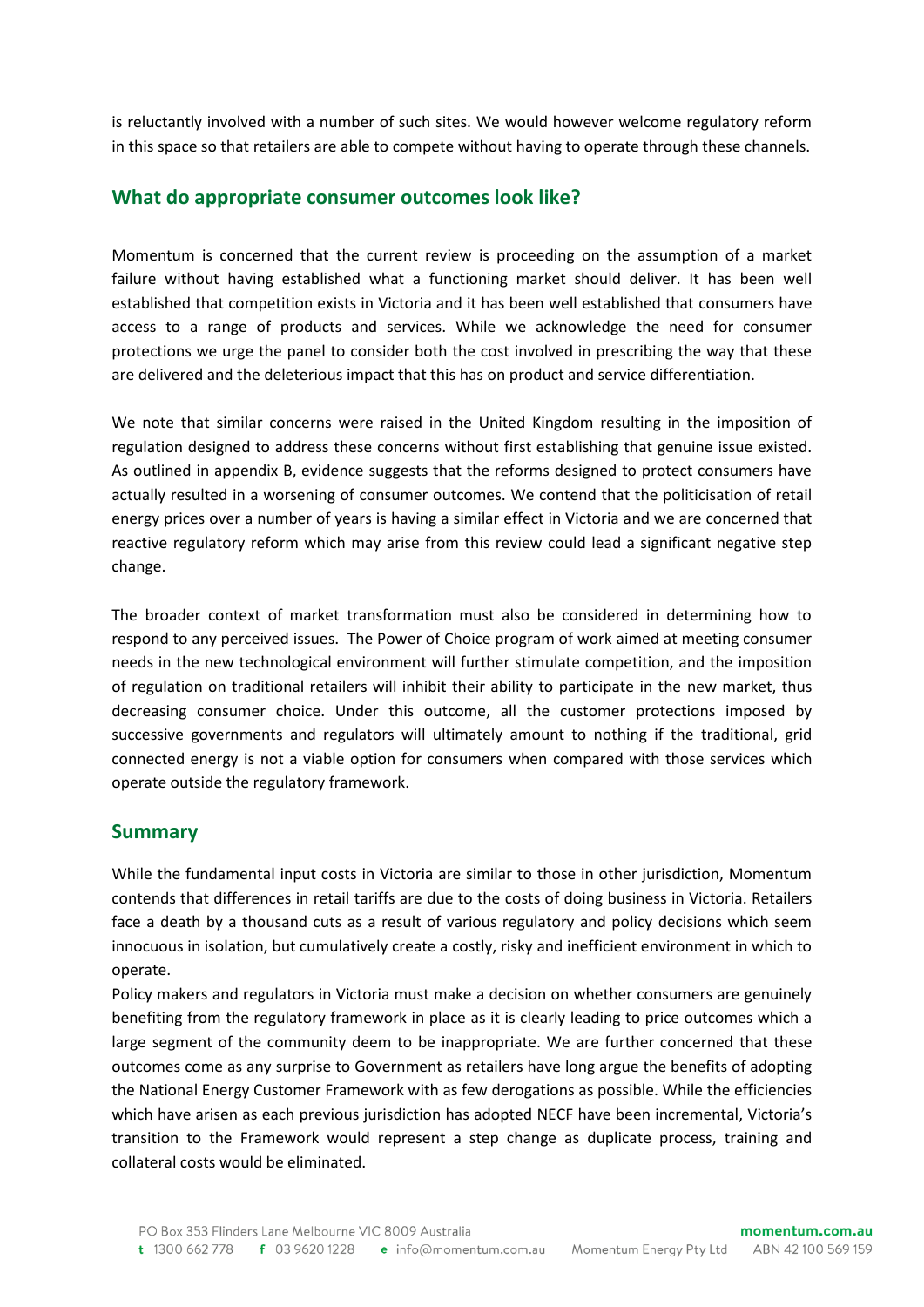Transition to the Framework would also result in a more stable regulatory and policy environment for retailers with a genuine rule change process. Although retailers may not always agree with decisions of the Australian Energy Market Commission, the rule maker for the national energy retail rules, they are confident of a transparent consultation process which provides all parties with sufficient opportunities to present their case.

Ultimately, government must question whether trying to be 'all things to all people' is worthwhile. Are consumers best served by creating frameworks in solar and network tariff reform where there are no losers, only winners as this ultimately puts upwards pressure on prices? Is it appropriate to establish a customer protection framework where customers are not exposed to certain direct costs, only for them to be smeared across the customer base?

Momentum firmly believes that the answer to these questions is no, however this is ultimately a decision for government and government must accept the outcomes which arise from the regulatory framework which it creates.

I would like to extend an invitation to the panel to discuss our pricing strategies and financials and learn more about our operations which would be subject to confidentiality given the commercially sensitive nature of such considerations.

If you wish to take up this invitation, or have any other queries regarding this submission, please contact Joe Kremzer, Regulatory Manager on 8651 3565 or emai[l joe.kremzer@momentum.com.au](mailto:joe.kremzer@momentum.com.au)

Yours sincerely

Joe Kremzer **Regulatory Manager**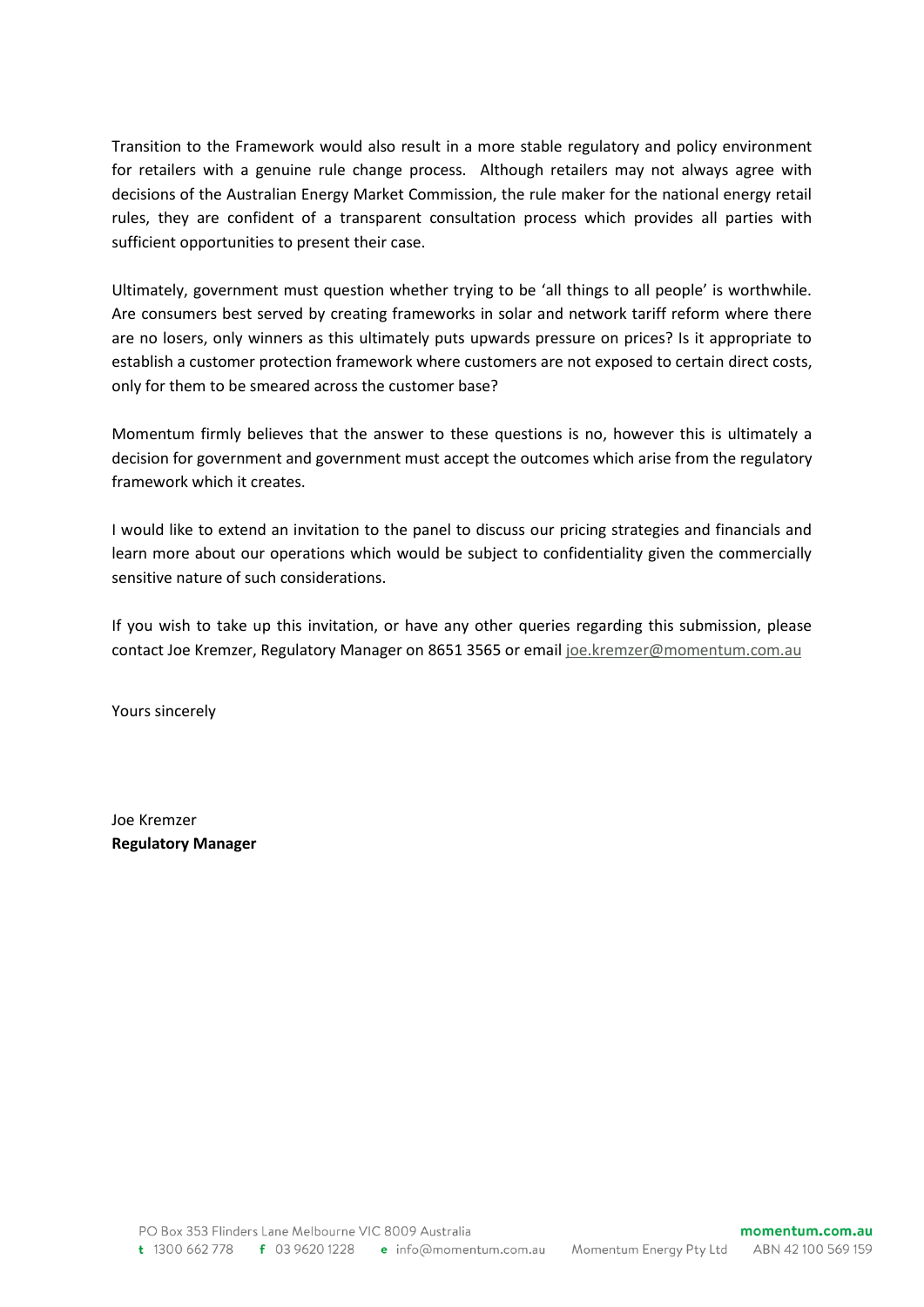#### **Appendix A**

 $\overline{a}$ 

Case Study – Victorian Vs National Approach to consumer hardship.

Consumers, retailers, media, government and policy makers have all been acutely aware of the cost of energy and the dire consequences of disconnection. In this context the Essential Services Commission of Victoria (ESC) and the Australian Energy Regulator (AER) embarked on a reform process to improve outcomes to consumers. While both regulators found the poor customer outcomes were not a result of widespread retailer non-compliance<sup>13</sup> the approaches differed markedly.

While it is too early to adequately gauge the effectiveness of either, it is telling that the AER developed and implemented an approach with broad agreement from consumer groups and retailers while the ESC's process is mired in stakeholder discontent and has elicited condemnation from both retailers on the basis that is costly, unworkable and will lead to poor consumer outcomes; and consumer groups on the basis that "the Commission has made a mistake in proposing this framework. We believe the negative consequences for people's lives far outweigh any marginal benefits it provides".<sup>14</sup>

The contrasting approaches to the same issue show the benefit of moving to a national regulator. In approaching the issue the AER consulted with stakeholders regularly and drafted the final outcome in full visibility of all parties. This highlights the AER's understanding that consumers and retailers ultimately have a shared objective in ensuring the energy is affordable for consumers and that consumers are provided with realistic options to manage their debts.

The approach from the ESC on the other hand did not give retailers and consumer groups the opportunity to work together to achieve an outcomes or to explain the regulator the reality of issues which they were attempting to address. Not only has was the draft decision universally condemned, but the process itself has been labour intensive and costly for all parties in spite of the fact that an alternative which has satisfied stakeholders exists under the national framework.

As highlighted in this submission, this approach to policy making and regulatory reform is endemic in Victoria and is the leading cause of any degradation in consumer outcomes.

<sup>13</sup> Essential Services Commission 2016, Supporting Customers, Avoiding Labels. Energy Hardship Inquiry, Final Report, February 2016 P10. Australian Energy Regulator 2015, Review of Energy Retailer Hardship Policies and Practices, January 2015 P3. <sup>14</sup> VCOSS submission – Amendments to the Energy Retail Code, November 2016 P14.